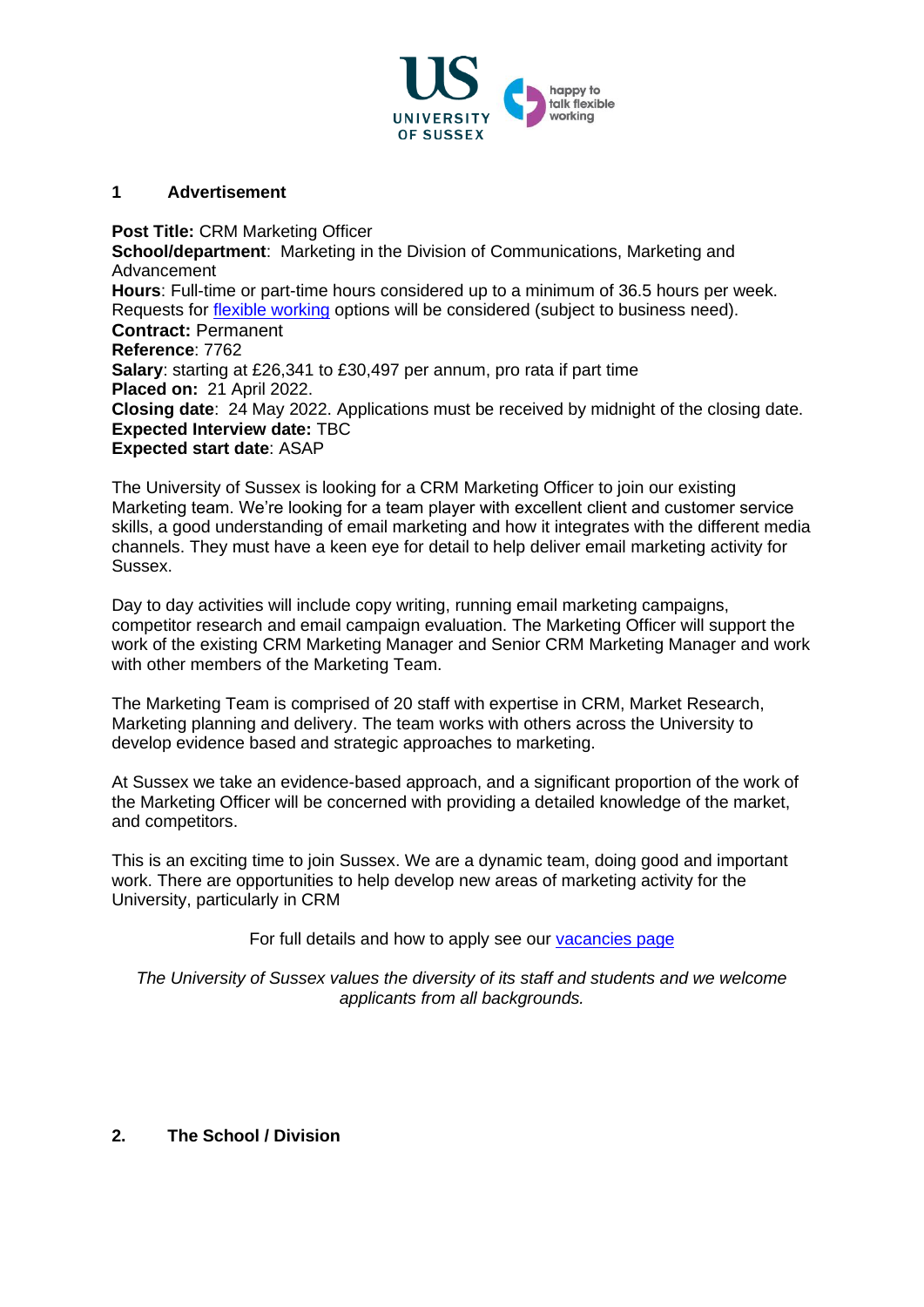

The Professional Services comprise approximately 650 staff across eleven main divisions. The budget is approximately £12m a year. In addition, trading activities for residences and other campus services have a turnover of £17m a year.

### **Division of Communications, Marketing and Advancement**

The Division of Communications, Marketing and Advancement is responsible for enhancing the reputation of the University, ensuring the institution's vision and features are promoted and understood by a range of stakeholders including prospective and current students, alumni, supporters, media, staff, government, business and the public.

The division promotes the achievements of students, academics and researchers, as well as professional staff, and communicates the University's education and research offering as well as major developments related to the institution.

It works with colleagues across the University to help maintain Sussex's reputation as a world-class, innovative institution striving for a better world. It also responsible for meeting Undergraduate and Postgraduate yearly recruitment targets for a both a domestic and International audience.

#### **The Marketing Team**

The Marketing Team has a student recruitment remit. The team takes an evidence-based approach to marketing strategy and delivery.

The team is responsible for devising and delivering marketing and PR strategy and activities to reach targeted markets via an evidence-led approach. It works closely with other teams in the Division and colleagues across the University to support the Schools of the University and to promote the University.

Central to all our activities is a customer journey approach delivered predominately through digital channels (web content, SEO including SEO driven content and meta descriptions, google search, email, display as well as social media channels, third party listings sites).

#### **3. Job Description**

**Job Description for the post of: CRM Marketing Officer**

**Department: Marketing**

**Section/Unit/School: Division of External Relations**

**Location: Falmer (Amex Stadium next to the University of Sussex)**

**Grade: 5**

**Responsible to:** CRM Marketing Manager

**Key Responsibilities:**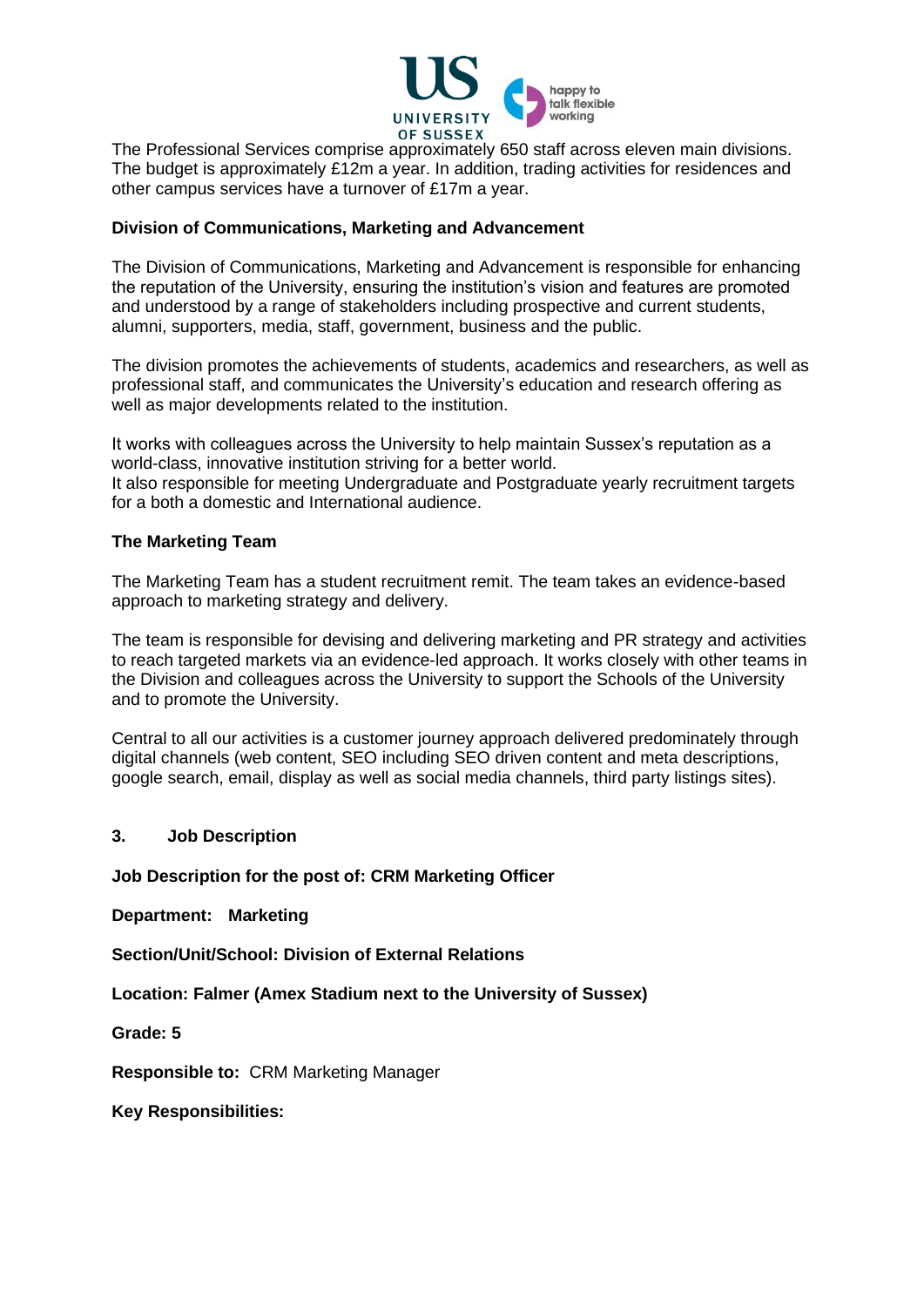

Working as part of the Marketing team, to assist in the development, implementation and evaluation of email marketing plans using CRM software package Campus Management Connect.

#### **Main tasks**

- 1. Writing copy, building and sending of HTML emails
- 2. Project planning and implementation of CRM marketing plans
- 3. Evaluation of CRM campaigns
- 4. Market and competitor data collection and analysis
- 5. Marketing Administration
- 6. Other duties

## **1. Writing copy, building and sending HTML emails**

The post-holder will be responsible for the delivery of email campaigns. The key tasks required are:

- Writing compelling and grammatically correct marketing copy in house style, and to proof read copy of others to the highest standard.
- Build emails in HTML using CRM tools.
- Creating accurate data lists in CRM software to deliver campaigns.

## **2. Project planning and implementation of CRM marketing plans**

The post-holder will be responsible for supporting the implementation of CRM marketing campaigns within agreed priorities, in line with the University's External Relations strategy and the wider University strategy.

This may include:

- Project planning forthcoming work to ensure deadlines are met.
- To understand the requirements of CRM marketing within Professional Services including International Office, Undergraduate and Postgraduate Student Recruitment and Admissions.
- Working with the CRM Manager to plan and write briefs to commission design, copy and oversee CRM marketing with other team members including Marketing Officers and other CRM users.
- To act as a brand champion for the University, maintaining quality standards of production across all CRM activity.

# **3. Evaluation of CRM Campaigns**

The post-holder will work with the CRM Manager to compile detailed campaign results evaluation every quarter. This may include

• Detailed review of response rates and click through rates on a communication basis.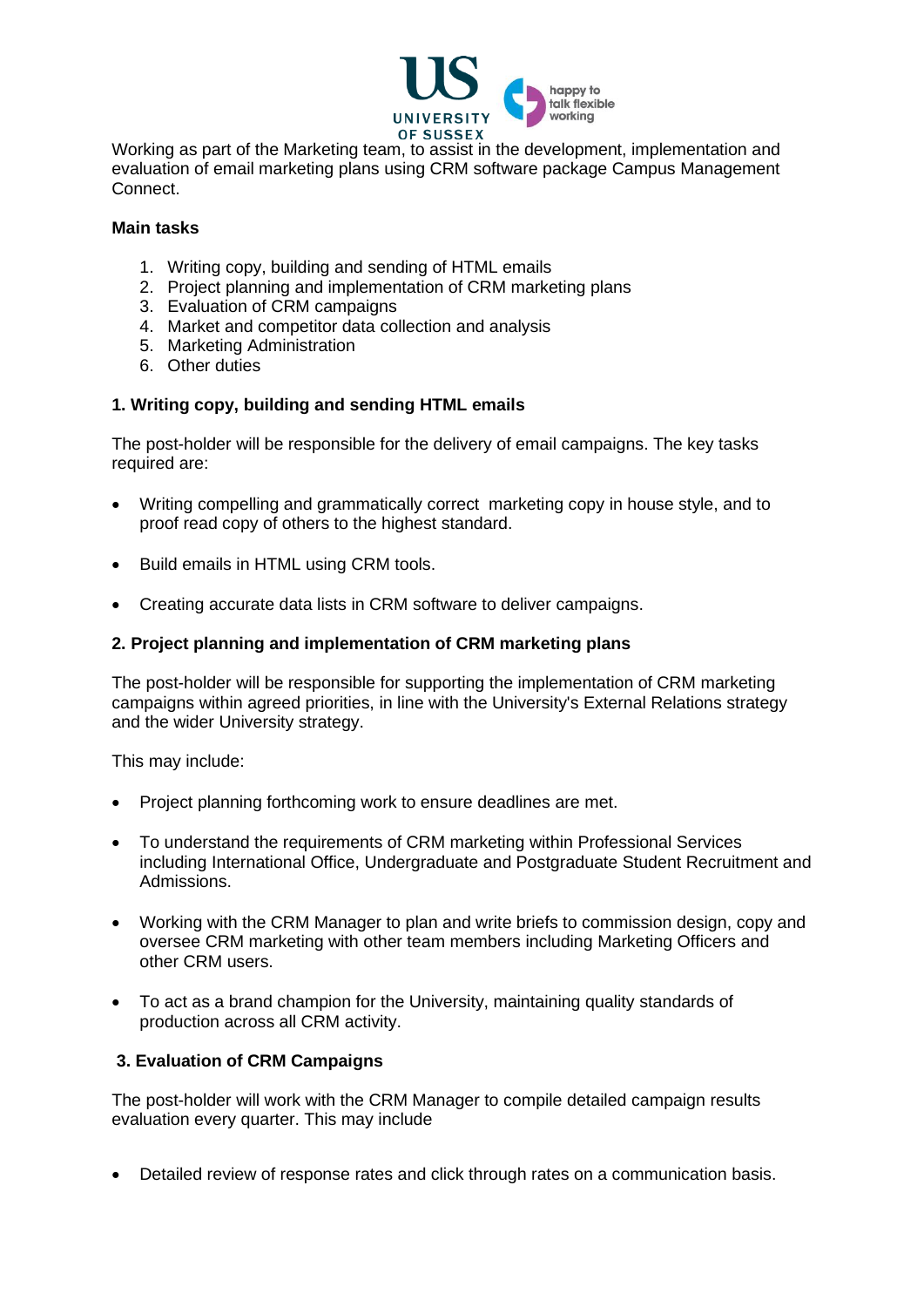

- Analysis of how response rates track through to conversion by interrogating data sets.
- Recommendations on campaign efficiencies and improvement to increase response and conversion.
- Presentations and reports of marketing data for a variety of internal audiences.
- Presentations of the results of marketing activity and evaluation of work undertaken.

## **4. Market and competitor data collection and analysis**

The postholder will support market research as directed by the Head of Marketing, CRM Manager and Senior CRM Marketing Manager. Research activities may include:

- Competitor CRM analysis timing and creative content
- Competitor observation at fairs and events to evaluate data-capture performance
- Competitor benchmarking
- Surveys
- Innovation in CRM strategy in the sector as a whole

The Marketing Officer will be confident and competent in using Excel in order to produce charts, graphs and to perform calculations relating to market data.

Work to support the Market Research Officer and Marketing Managers in providing reports through CRM.

### **5. Marketing Administration**

The CRM Marketing Officer will work within the Marketing team to support the Marketing Managers in delivering a wide range of marketing activity.

- Arranging meetings and note-taking at school and department marketing meetings, as necessary.
- Keeping track of agreed actions and follow up where necessary.
- Ensure good communication and effective information sharing with other External Relations teams

### **Other duties**

The CRM Marketing Officer will be expected to produce high quality presentations which must be in the University's template and style. Examples of the sorts of presentation required are: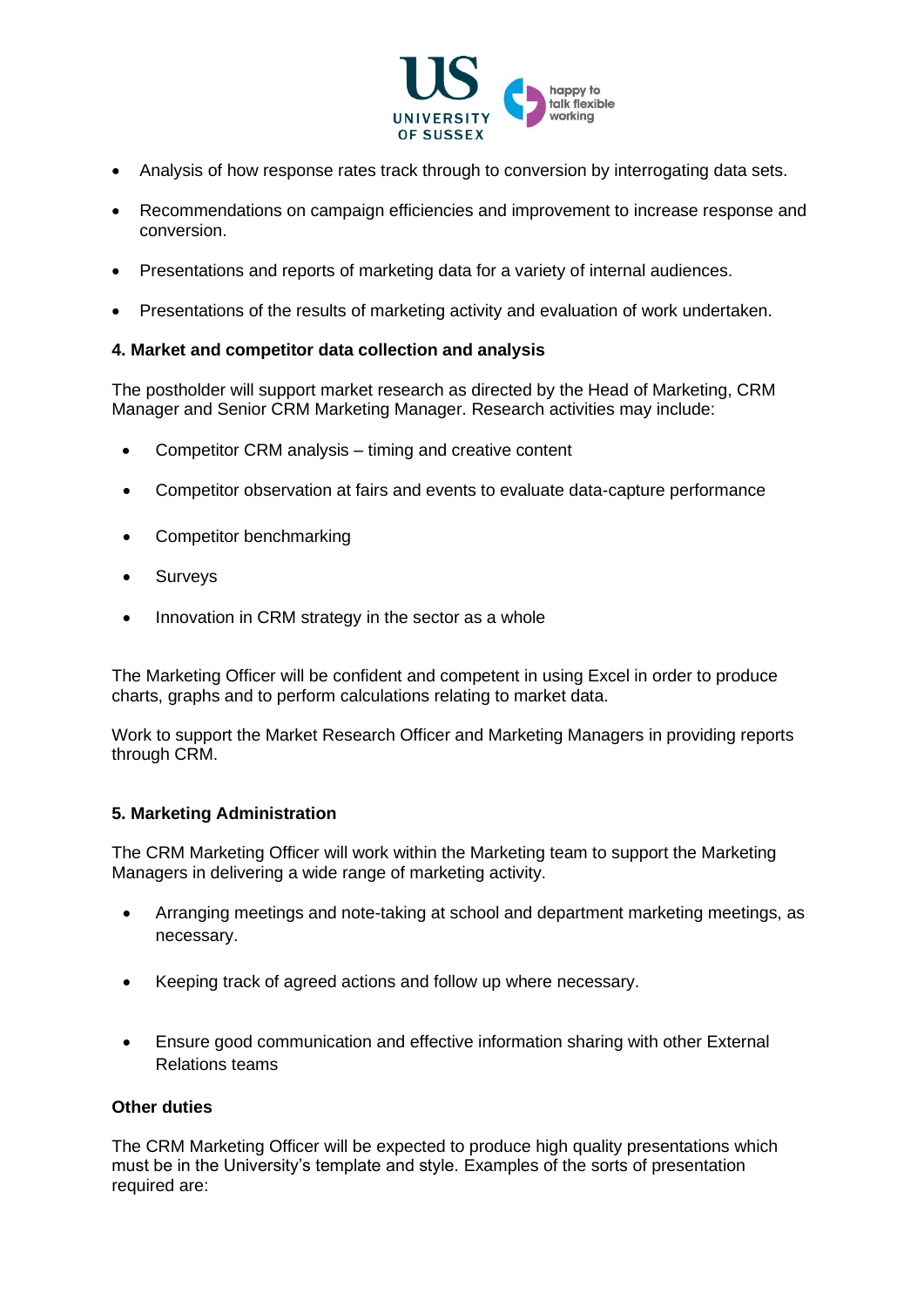

- Reports of CRM marketing proposals
- CRM campaign results
- Undergraduate event results

The CRM Marketing Officer will also assist with the CRM administration of admissions days and open days, working closely with the Undergraduate Recruitment team to ensure effective preparation and delivery. This will involve using CRM to monitor and report on event bookings and helping the Undergraduate Recruitment team at event registration at least two Saturdays a year to make sure all attendees are recorded on the CRM system.

The post may occasionally involve some travel across the UK to represent the University at recruitment fairs in the UK and to attend other activities.

## **4. Person Specification**

## EXPERIENCE

|                                                                                 | Essential | Desirable |
|---------------------------------------------------------------------------------|-----------|-----------|
| Proven ability to engage positively with prospective<br>students and colleagues | Χ         |           |
| Experience of HTML builds for marketing purposes                                |           |           |
| Experience of digital communications either web or email                        | χ         |           |
| Experience comparing data for marketing purposes                                |           |           |
| Experience of evaluating digital, direct marketing or email<br>campaigns        |           |           |

### SKILLS/ABILITIES

|                                                              | <b>Essential</b> | Desirable |
|--------------------------------------------------------------|------------------|-----------|
| Administrative skills to include good organisational and     | х                |           |
| communication skills appropriate to a busy open plan         |                  |           |
| office environment.                                          |                  |           |
| Ability to take accurate notes at meetings                   | X                |           |
| Excellent standard of written and spoken English             | x                |           |
| Ability to write clear, concise, accurate and engaging copy  | x                |           |
| for the range student recruitment marketing purposes and     |                  |           |
| appropriate for different media                              |                  |           |
| Ability to adapt written material to make it appropriate for | x                |           |
| different marketing channels                                 |                  |           |
| Ability to deliver clear and concise, accurate and engaging  | x                |           |
| communications for a variety of audiences                    |                  |           |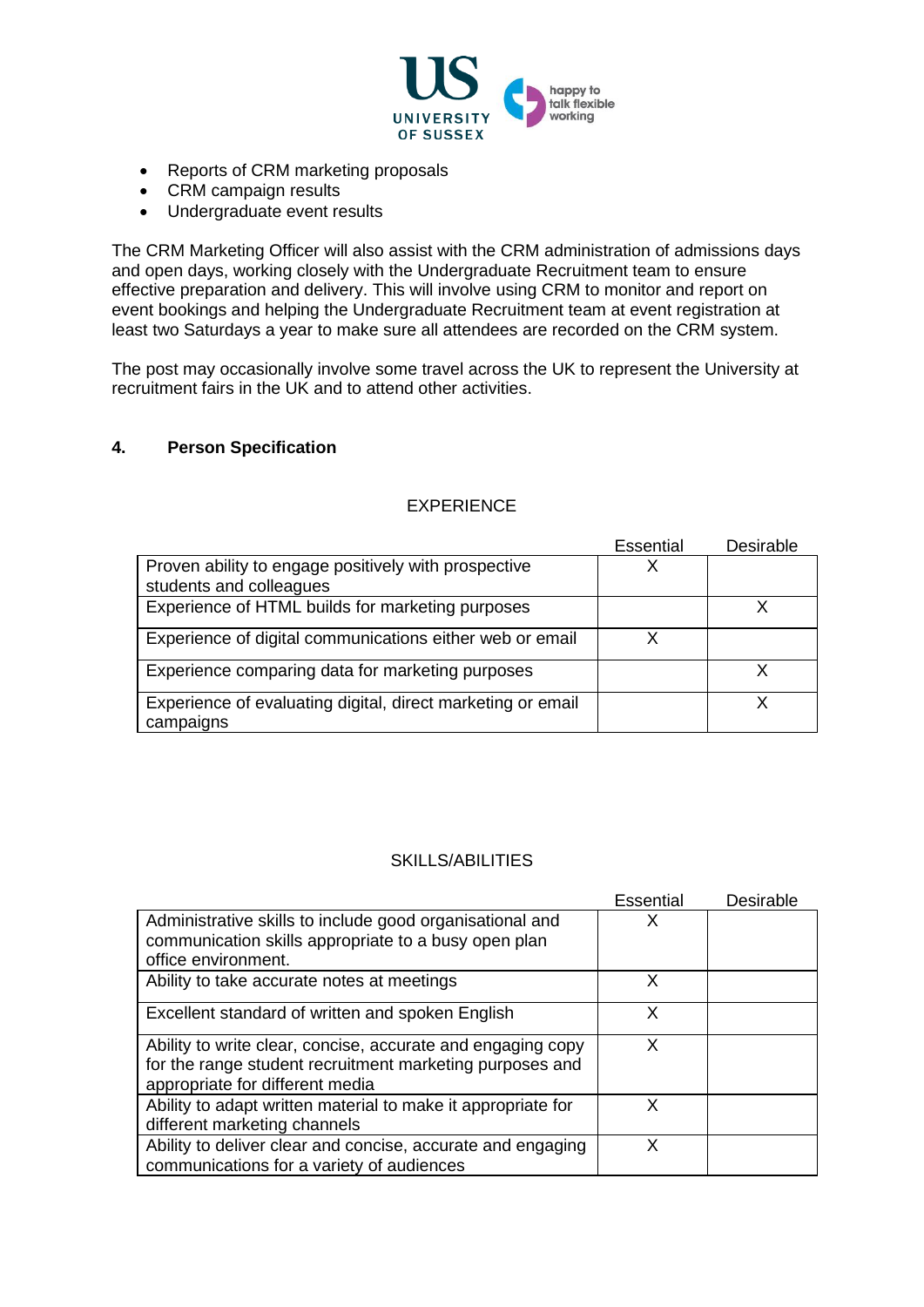

| A proactive and innovative approach to problem solving,                                                                            | x |  |
|------------------------------------------------------------------------------------------------------------------------------------|---|--|
| with an ability to adapt to changing requirements                                                                                  |   |  |
| Excellent time management skills and the ability to                                                                                | X |  |
| manage several different areas of work concurrently and                                                                            |   |  |
| to tight timescales                                                                                                                |   |  |
| Competence in the use of IT tools, including Word, Excel,                                                                          | X |  |
| Powerpoint and Outlook sufficient to perform the functions                                                                         |   |  |
| of the role as described in the job description                                                                                    |   |  |
| Numeracy and close attention to detail                                                                                             | X |  |
| Ability to work as part of a team and to foster good<br>relations with a range of colleagues within and outside the<br>institution | X |  |
| Have an analytical approach to evaluation and reporting<br>with a keen eye for detail and a passion for analysis                   | x |  |
| Excellent customer and client-service skills                                                                                       | х |  |

### KNOWLEDGE

|                                                                                                                         | Essential | Desirable |
|-------------------------------------------------------------------------------------------------------------------------|-----------|-----------|
| Understanding of UK system of Higher Education                                                                          |           | x         |
| Understanding application processes to Higher Education                                                                 |           | x         |
| Awareness of basic marketing principles                                                                                 | X         |           |
| Awareness of different media and comms channels and<br>understanding how they differ in terms of audience<br>engagement | X         |           |
| Understanding of email communications and best practice                                                                 | x         |           |
| Understanding of the concept of brand identity and brand<br>values                                                      | X         |           |
| Understanding of the concept of visual identity to reflect<br>brand                                                     | x         |           |

# PERSONAL ATTRIBUTES AND CIRCUMSTANCES

|                                                                                                      | Essential | Desirable |
|------------------------------------------------------------------------------------------------------|-----------|-----------|
| Willing to work in an open-plan, desk-based role.                                                    |           |           |
| Able to work at least two Saturdays a year to help with<br>registration for events at the University |           |           |
| Willing to spend extended periods on updating HTML<br>and evaluation                                 |           |           |
| Confident in telephone and in-person engagements.                                                    |           |           |